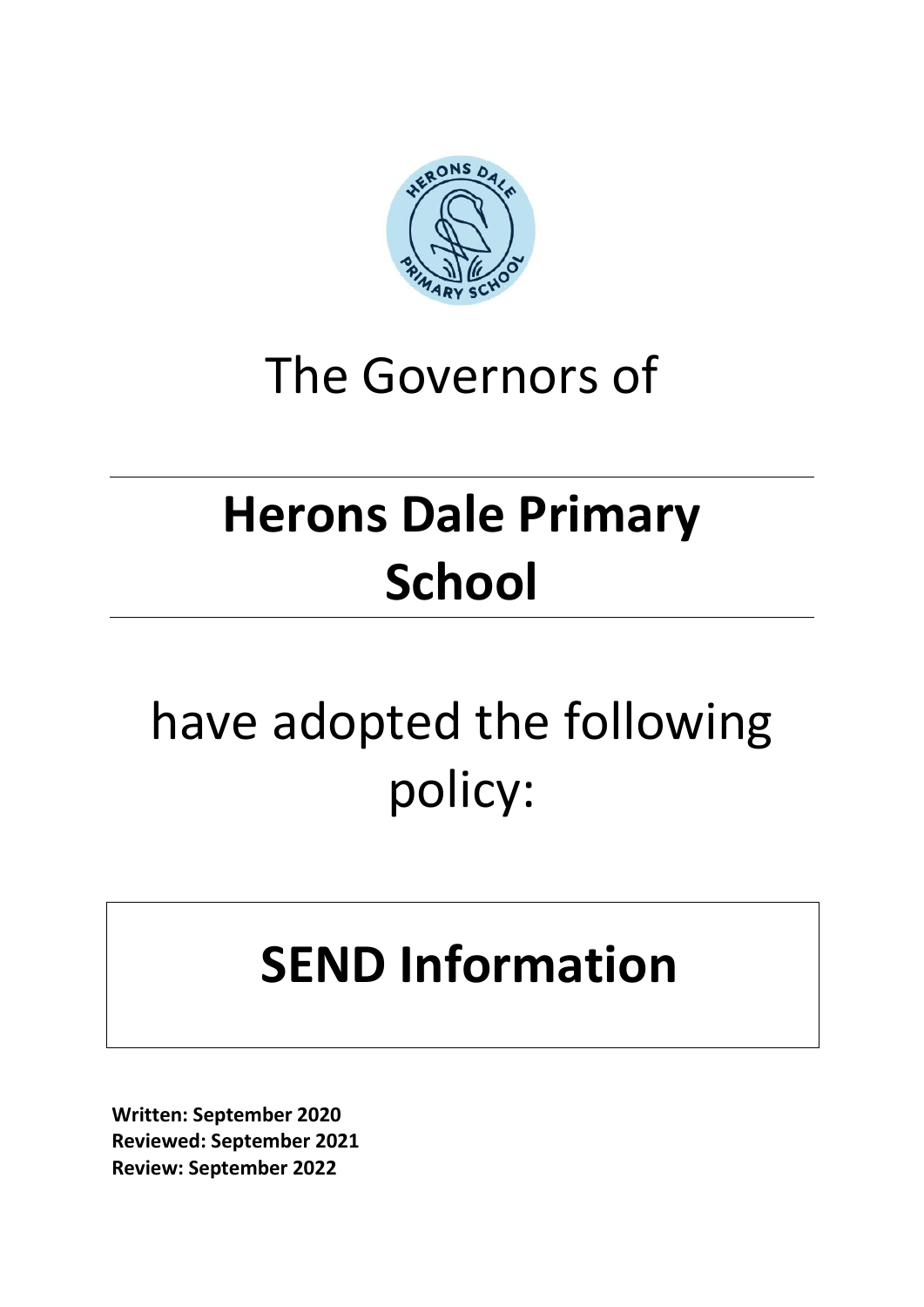#### **Herons Dale Primary School SEND Information Report**

| <b>What kind of SEND provision is</b><br>available at Herons Dale<br><b>Primary School?</b> | Herons Dale School is a maintained special school for pupils aged 4-11<br>years. Pupils are provided with an appropriately paced and differentiated<br>curriculum. We currently have planned places for up to 125 students.<br>At Herons Dale School, the pupils' identified needs are complex and include:<br>severe learning difficulties, profound and multiple learning difficulties,<br>moderate learning difficulties and autistic spectrum conditions. These may<br>include pupils with sensory or physical difficulties. |
|---------------------------------------------------------------------------------------------|----------------------------------------------------------------------------------------------------------------------------------------------------------------------------------------------------------------------------------------------------------------------------------------------------------------------------------------------------------------------------------------------------------------------------------------------------------------------------------------------------------------------------------|
| <b>School Admission arrangements</b>                                                        | Children are placed at Herons Dale Primary School by the Pupil Services<br>Division of West Sussex Education Department.<br>Any queries concerning the admission of pupils and/or their Statements of<br>Special Educational Need should be addressed to:<br><b>Education Office</b><br>Ambassador House,<br>Crane Street,<br>Chichester, PO19 1TP<br>Tel: 01243 752135<br>Further admission arrangements for our students can be found on our website<br>within the admission policy                                            |
| <b>Improving outcomes for all</b>                                                           | The <b>SEND Code of Practice</b> states in paragraph 6.1<br>All children and young people are entitled to an education that enables them<br>to:<br>• achieve their best;<br>• become confident individuals living fulfilling lives; and<br>· make a successful transition into adulthood, whether into employment,<br>further or higher education or training.<br>This is reflected in the Herons Dale Primary School vision statement.<br>Enabling, valuing, and empowering all, in our<br>positive, safe and happy school.     |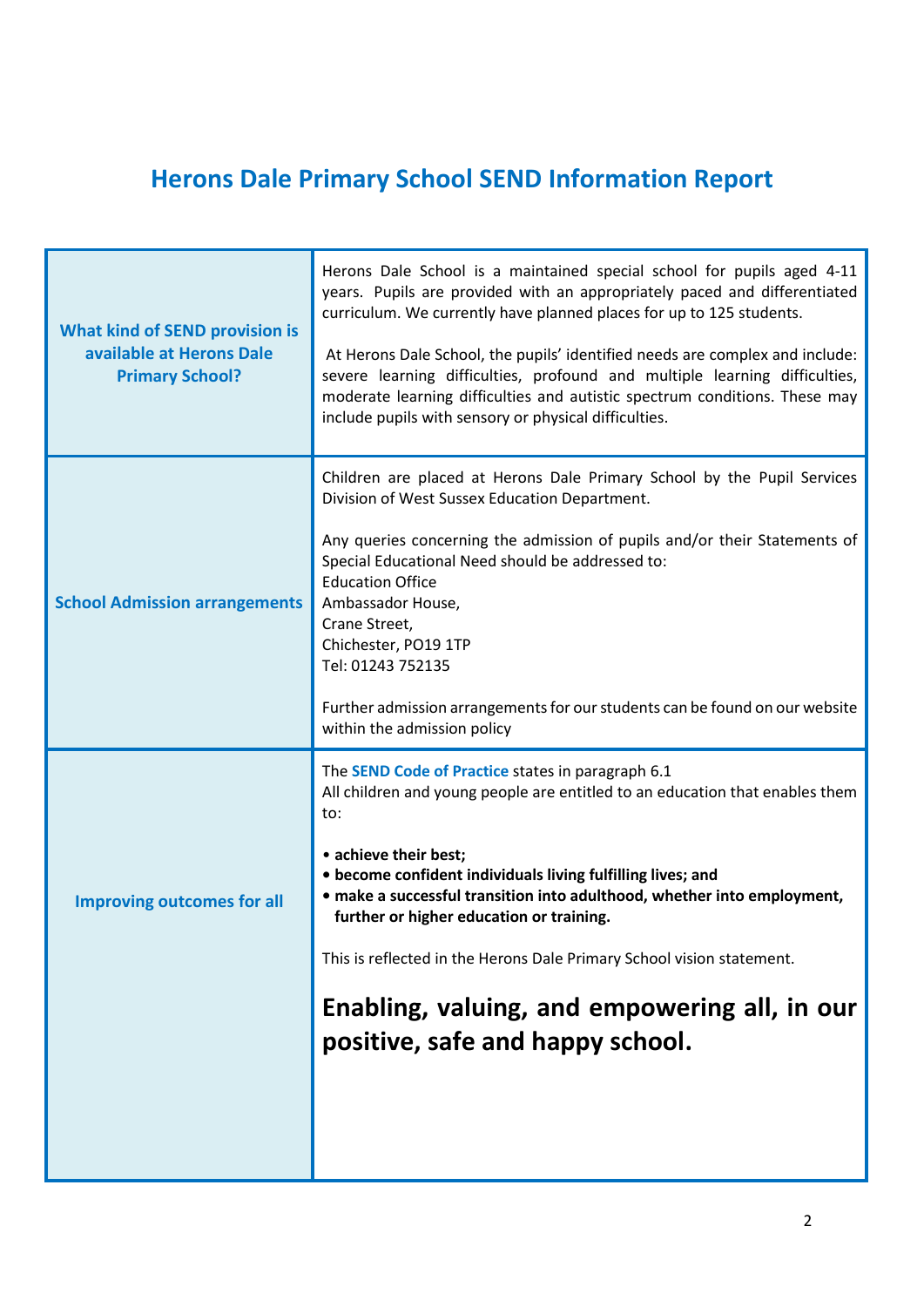|                                                                                                                                                                 | And in the Herons Dale School Primary School Aims<br>Happy days filled with learning<br>Experiences which develop a fit and healthy lifestyle<br>Relevant, broad, balanced, creative, and inclusive curriculums<br>Opportunities to be part of the community<br><b>Nurturing relationships</b><br>Stimulating learning environments where pupils feel safe and secure<br>Diverse and personalised approaches to learning<br>All-encompassing communication<br>Life skills development<br>Encouragement and support to have respect, confidence and<br>resilience                                                                                                                                                                                                                                                                                                                                                                                                                                                                                                                                       |
|-----------------------------------------------------------------------------------------------------------------------------------------------------------------|--------------------------------------------------------------------------------------------------------------------------------------------------------------------------------------------------------------------------------------------------------------------------------------------------------------------------------------------------------------------------------------------------------------------------------------------------------------------------------------------------------------------------------------------------------------------------------------------------------------------------------------------------------------------------------------------------------------------------------------------------------------------------------------------------------------------------------------------------------------------------------------------------------------------------------------------------------------------------------------------------------------------------------------------------------------------------------------------------------|
| <b>How will Herons Dale Primary</b><br><b>School identify and assess my</b><br>child's special needs?<br>How does the school know my<br>child needs extra help? | All students will have been assessed for and have an Education Health and<br>Care Plan (EHCP). This will be led and facilitated by our Local Authority, West<br><b>Sussex County Council.</b><br>Assessment for Learning is ongoing. Pupils are assessed both informally in<br>observations, photographs and work annotation and formally on the One Stop<br>Shop to track progress.<br>Pupil progress is discussed termly in teacher meetings held with the<br>Curriculum Team<br>Interventions are planned and reviewed in progress meetings<br>The school works in partnership with a range of other agencies to assess and<br>support pupils learning. These include: Speech and Language Therapists,<br>Occupational Health, Physio therapist.<br>The views and experience of parents, the child's own views are recorded in<br>their Education health and Care plan<br>A Parents and Carers questionnaire is sent out at the start of each year.<br>Other agencies work in partnership with teachers in half termly clinics and are<br>available for advice via email or telephone consultation. |
| <b>How does Herons Dale School</b><br>evaluate the effectiveness of<br>our provision?                                                                           | We have robust procedures for self-evaluation of our work, including using<br>our School Improvement Partner, Governors and school council.<br>We hold<br>termly HAT Days 'How Are things' based on evaluating provision that links to<br>our school development plan. In addition, the school self-evaluation is based<br>upon the Ofsted evaluation schedule looking at the areas: Behaviour and<br>Attitudes, Personal Development, Quality of Education, Achievement, and<br>Leadership and Management.                                                                                                                                                                                                                                                                                                                                                                                                                                                                                                                                                                                            |
| How do I know how well my<br>child is doing at Herons Dale<br>School?                                                                                           | There will be parents' meetings every term to discuss your child's progress<br>and new PLP (Personalised Learning Plan). You will be provided with                                                                                                                                                                                                                                                                                                                                                                                                                                                                                                                                                                                                                                                                                                                                                                                                                                                                                                                                                     |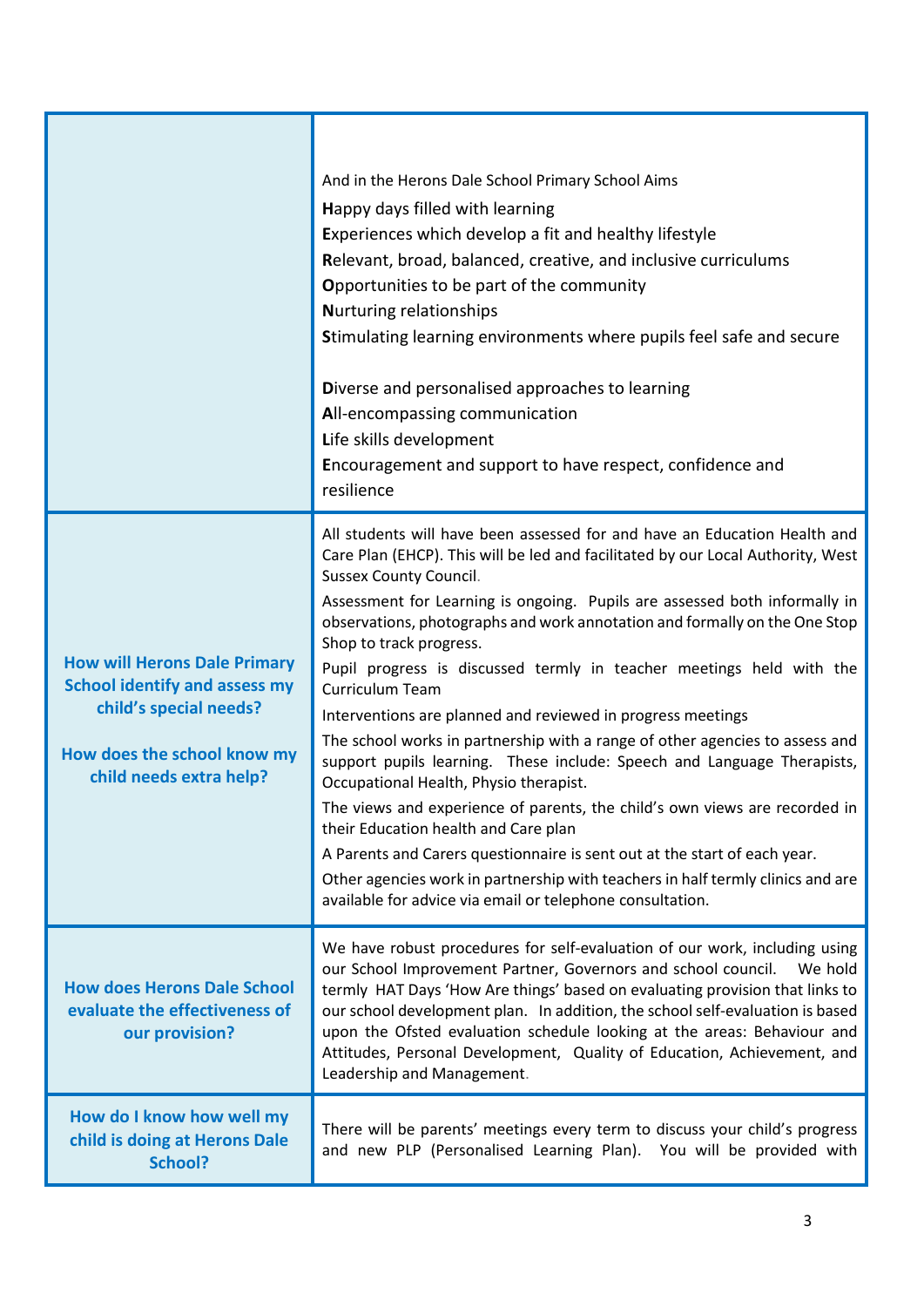| <b>(The school arrangements for</b><br>assessing and reviewing the<br>progress of pupils with special<br>educational needs) | information as to how well your child has done in meeting the targets outlined<br>in their PLP.<br>Learning is planned from The National Curriculum, the Equals curriculum as<br>well as a curriculum called IMPaCTS designed specifically for supporting<br>children with more complex learning needs<br>Children are described as 'Formal Learner' 'Semi Formal Learners' and<br>'Engaging Learners'<br>There is an annual review every year where a report and meeting will be held<br>for the annual review of your child's statement/ EHCP.<br>Progress data for all students is held centrally on the One Stop Shop data base<br>The Curriculum team supports teachers in analysing pupil progress termly.<br>Home schoolbooks are used widely in the school to share information on a<br>day to day basis<br>See Saw is used frequently to share children's photos and work and<br>information with parents<br>In addition to this you are welcome to discuss your child's progress with us at<br>any time. |
|-----------------------------------------------------------------------------------------------------------------------------|--------------------------------------------------------------------------------------------------------------------------------------------------------------------------------------------------------------------------------------------------------------------------------------------------------------------------------------------------------------------------------------------------------------------------------------------------------------------------------------------------------------------------------------------------------------------------------------------------------------------------------------------------------------------------------------------------------------------------------------------------------------------------------------------------------------------------------------------------------------------------------------------------------------------------------------------------------------------------------------------------------------------|
|                                                                                                                             | All planning is highly differentiated for each child and the support provided for                                                                                                                                                                                                                                                                                                                                                                                                                                                                                                                                                                                                                                                                                                                                                                                                                                                                                                                                  |
|                                                                                                                             | each individual child is outlined in the statement/ EHCP/ care plan.<br>Children will get support that is specific to their individual needs. This may be                                                                                                                                                                                                                                                                                                                                                                                                                                                                                                                                                                                                                                                                                                                                                                                                                                                          |
|                                                                                                                             | provided by the class teacher or may involve TAs, HLTAs, ELSA or Staff who<br>visit from outside agencies such as the Speech and Language Therapy (SALT<br>service)                                                                                                                                                                                                                                                                                                                                                                                                                                                                                                                                                                                                                                                                                                                                                                                                                                                |
| How will the staff support my<br>child and how will the<br>curriculum be matched to my<br>child's needs?                    | Strategies include; Signing, PECs, Intensive Interaction, TEACCH, Colourful<br>Semantics, Phonics, Whole word reading, Precision Teaching, TACPAC,<br>Sensory integration, Picture first approach to writing, Social Stories, Visual<br>Timetables, Memory Magic, Jump ahead                                                                                                                                                                                                                                                                                                                                                                                                                                                                                                                                                                                                                                                                                                                                       |
| (The schools approach to<br>teaching pupils with special<br>educational needs)                                              | Resources include; Symbols, Switches, Touch screen computers, iPad,<br>weighted blankets, body brushes, chewies, adapted seating, High tech and<br>Low-tech communication                                                                                                                                                                                                                                                                                                                                                                                                                                                                                                                                                                                                                                                                                                                                                                                                                                          |
|                                                                                                                             | Staff are supported by members of the NHS nursing team, Sensory Support,<br>CAMHS Nurse, SALT, physiotherapists, OTs and the community paediatrician.                                                                                                                                                                                                                                                                                                                                                                                                                                                                                                                                                                                                                                                                                                                                                                                                                                                              |
|                                                                                                                             | For those with the most complex needs multi-disciplinary meetings are held<br>on a termly basis to plan and review support.                                                                                                                                                                                                                                                                                                                                                                                                                                                                                                                                                                                                                                                                                                                                                                                                                                                                                        |
| How do we adapt the<br>curriculum at Herons Dale<br>School?                                                                 | Our curriculum is regularly reviewed and adapted to ensure it is relevant,<br>challenging, and aspirational and provides an enjoyment in learning while<br>ensuring that the core skills of literacy, numeracy, life skills and social and<br>emotional skills are developed. The Equals Curriculum and a curriculum called<br>IMPaCTs is used to support our more complex learners with their learning.                                                                                                                                                                                                                                                                                                                                                                                                                                                                                                                                                                                                           |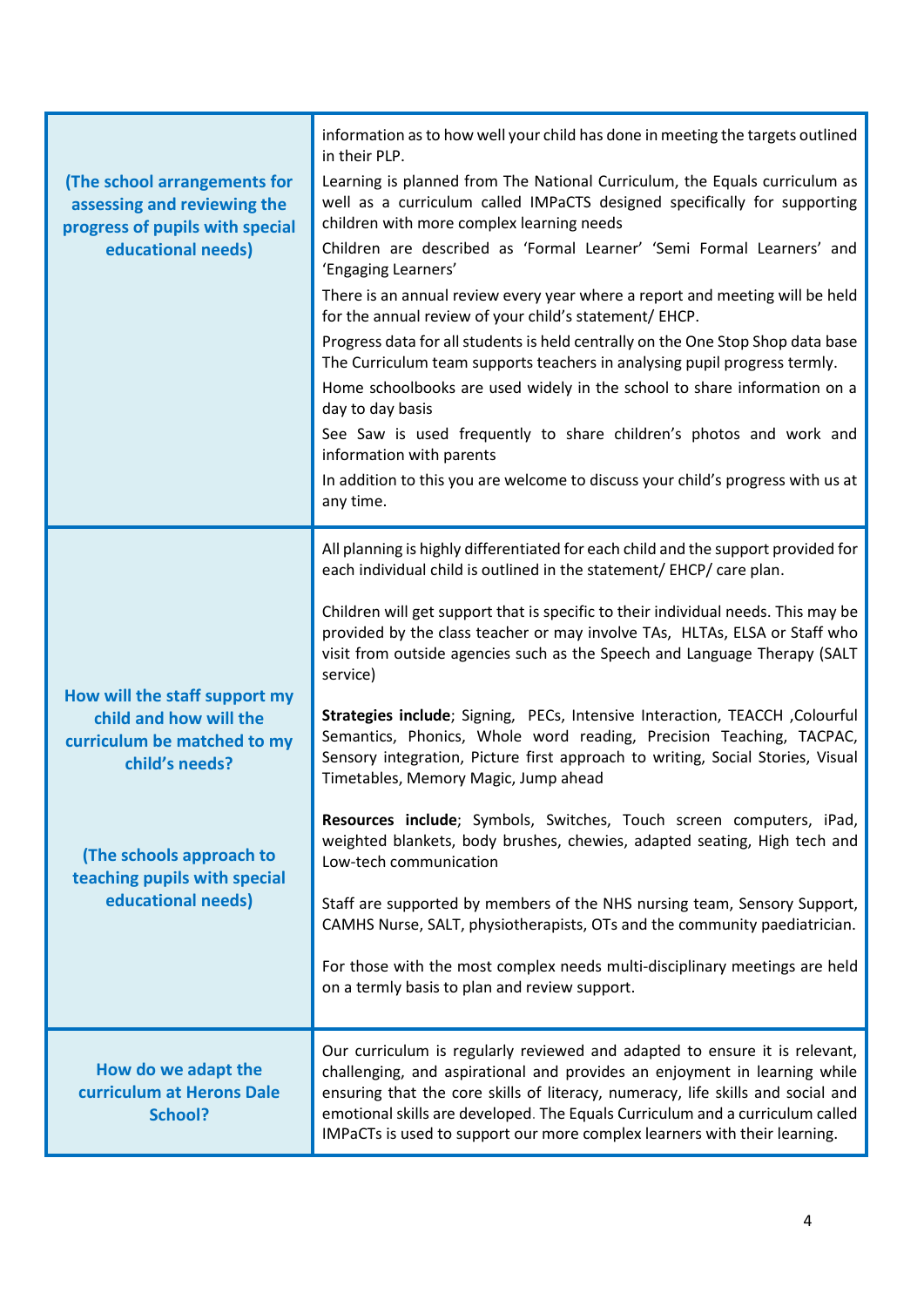|                                                                                               | We will use all available information to set suitable learning challenges for<br>all, respond to pupils' diverse needs and overcome any potential barriers to<br>learning<br>We will ensure that the wider school curriculum makes explicit and implicit<br>provision to promote and celebrate diversity                                                                                                                                                                                                                                                                                                                                                                                                                                                                                                                                                                                                                                                                                                    |
|-----------------------------------------------------------------------------------------------|-------------------------------------------------------------------------------------------------------------------------------------------------------------------------------------------------------------------------------------------------------------------------------------------------------------------------------------------------------------------------------------------------------------------------------------------------------------------------------------------------------------------------------------------------------------------------------------------------------------------------------------------------------------------------------------------------------------------------------------------------------------------------------------------------------------------------------------------------------------------------------------------------------------------------------------------------------------------------------------------------------------|
| <b>What additional support for</b><br>learning is available?                                  | We constantly review and adapt the support required for students with the<br>aim of ensuring that all pupils needs are met and that our pupils become as<br>independent as possible<br>We will ensure that all pupils have access to learning in by making necessary<br>changes to the physical environment e.g. height adjustable tables<br>We will ensure that the curriculum is tailored to meet the needs of each<br>individual learner. Individual targets are detailed in each child's termly<br>Personalised Learning Plan.<br>We will ensure that any written information that is to be shared with<br>children is delivered in a way which best suits the learner.                                                                                                                                                                                                                                                                                                                                 |
| <b>What further activities are</b><br>available in addition to the<br>curriculum activities?  | Herons Dale School works hard to ensure that activities are as accessible as<br>possible to all pupils or appropriate variations of activities are offered.<br>Regular trips into the local community are arranged as well as annual<br>residential trips for student in Year 6                                                                                                                                                                                                                                                                                                                                                                                                                                                                                                                                                                                                                                                                                                                             |
| What support is there for social<br>and emotional development at<br><b>Herons Dale School</b> | The development of social and emotional skills is at the core of all our work.<br>This is supported where appropriate by the CAMHS SEMH Nurse, the School<br>Nurse, the Wellbeing Lead/ Mental Health First Aiders / Therapeutic<br>Behaviour lead and a bespoke PSHCE Curriculum.<br>Pupils in both Key Stages have opportunities to work in mixed groups at least<br>weekly.<br>Lunchtimes are used to develop good social skills and table manners by<br>seating pupils on mixed-age tables (wherever possible) with at least one<br>member of staff.<br>Playtimes provide opportunities for pupils to spend time with friends from all<br>classes within their key stage and activities are closely supervised to maximise<br>the opportunity to develop social skills.<br>Other agencies are involved wherever appropriate, to provide support and<br>advice, such as Speech and Language, Occupational Therapy and our School<br><b>Nurse</b><br>We can access music therapy and play therapy weekly. |
| What support is available for<br>my child's overall wellbeing?                                | There is a full-time nurse on site 5 days a week.<br>Key staff are trained to administer medicines and deliver personal care<br>throughout the day.<br>The Paediatrician from the Child Development Centre holds a clinic in school<br>every month.                                                                                                                                                                                                                                                                                                                                                                                                                                                                                                                                                                                                                                                                                                                                                         |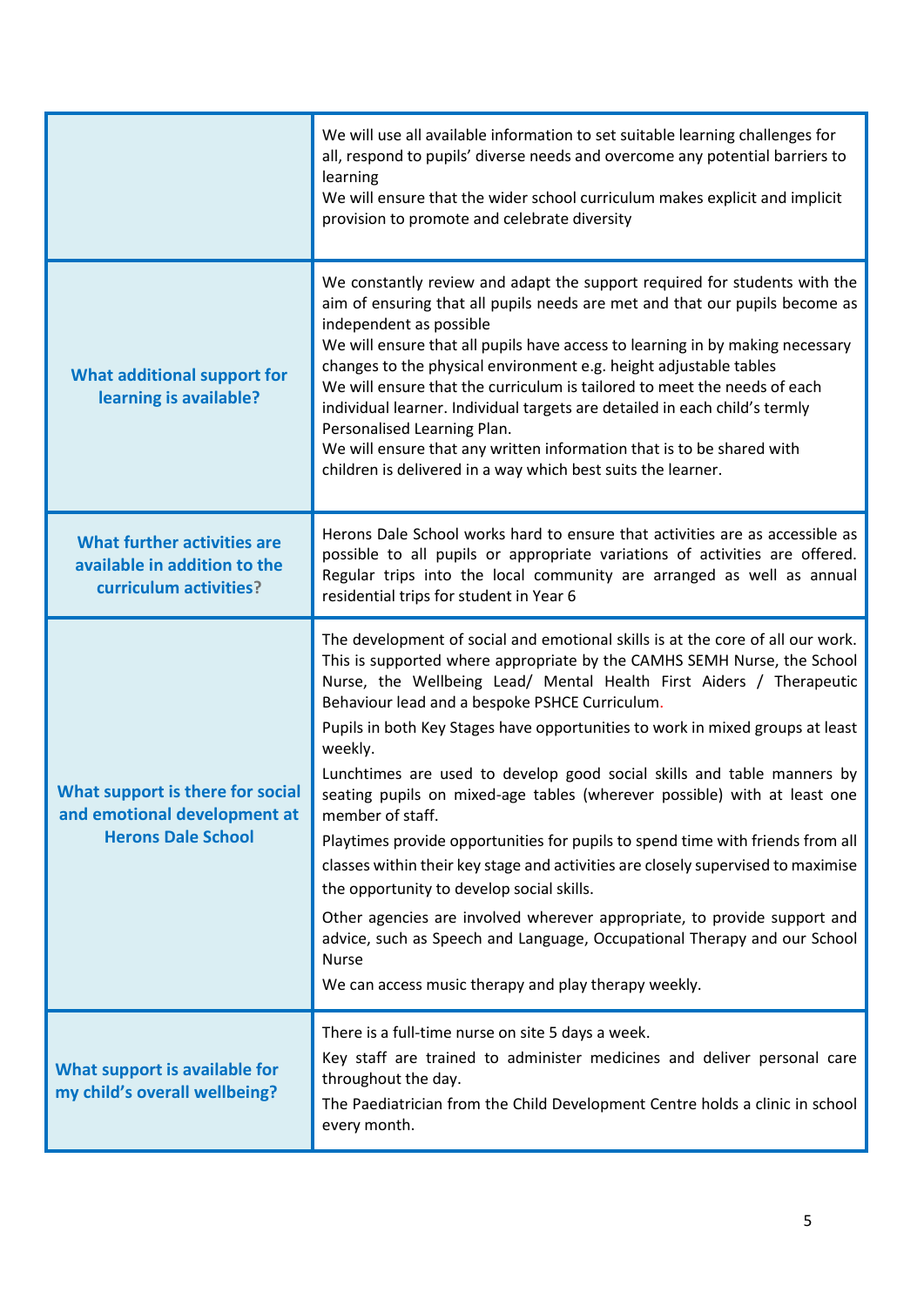|                                                                                                  | There is a lead in school for supporting children's Communication and<br>Behaviour needs both at school and at home.<br>Children's views are gained regularly through our school council.<br>The Deputy Head is the lead for Safeguarding and ensures all staff are trained<br>in 'Keeping children safe in school'<br>Additionally, there are three Deputy safeguarding leads<br>The school currently has 18 Mental Health First Aiders trained<br>The is an ELSA (Emotional Literacy Support Assistant) available for targeted<br>intervention<br>There is a play therapist and a Music therapist where appropriate<br>The school works closely with Multi Agencies and Early Help to provide<br>support for families at home and in the community. |
|--------------------------------------------------------------------------------------------------|-------------------------------------------------------------------------------------------------------------------------------------------------------------------------------------------------------------------------------------------------------------------------------------------------------------------------------------------------------------------------------------------------------------------------------------------------------------------------------------------------------------------------------------------------------------------------------------------------------------------------------------------------------------------------------------------------------------------------------------------------------|
| What training is provided to<br>develop staff expertise?                                         | All staff have ongoing training in a range of special educational needs and<br>disabilities. This is based on analysis of pupil needs and teaching need.<br>Staff are trained in the use of Team Teach (restraint) and Manual Handling.<br>Some staff are trained to deliver first aid and giving specific medications<br>Some staff are trained as Mental Health First Aiders<br>All staffs have regular safeguarding training.<br>Staffs are trained to support communication including speech and language,<br>effective use of PECS and intensive interaction.<br>Some staff are trained to deliver $TEACCH - a$ specialist approach for children<br>with ASD                                                                                     |
| <b>What equipment and facilities</b><br>are there to support young<br>people with special needs? | Herons Dale Primary School is on one floor. It is a fully equipped, modern<br>generic special school with<br>hygiene rooms<br>hydrotherapy pool<br>sensory rooms<br>soft playroom<br>cookery room<br>outdoor learning environment.<br>well-equipped classrooms<br>6 quiet/calming rooms attached to classes.<br>3 Central intervention rooms<br>large PE/performing arts hall<br>The hall has a loop facility for those with a hearing impairment.<br>Boys and Girls changing rooms<br>A separate Dining Hall with noise reduction clouds and wall panels<br>interactive whiteboards in each classroom                                                                                                                                                |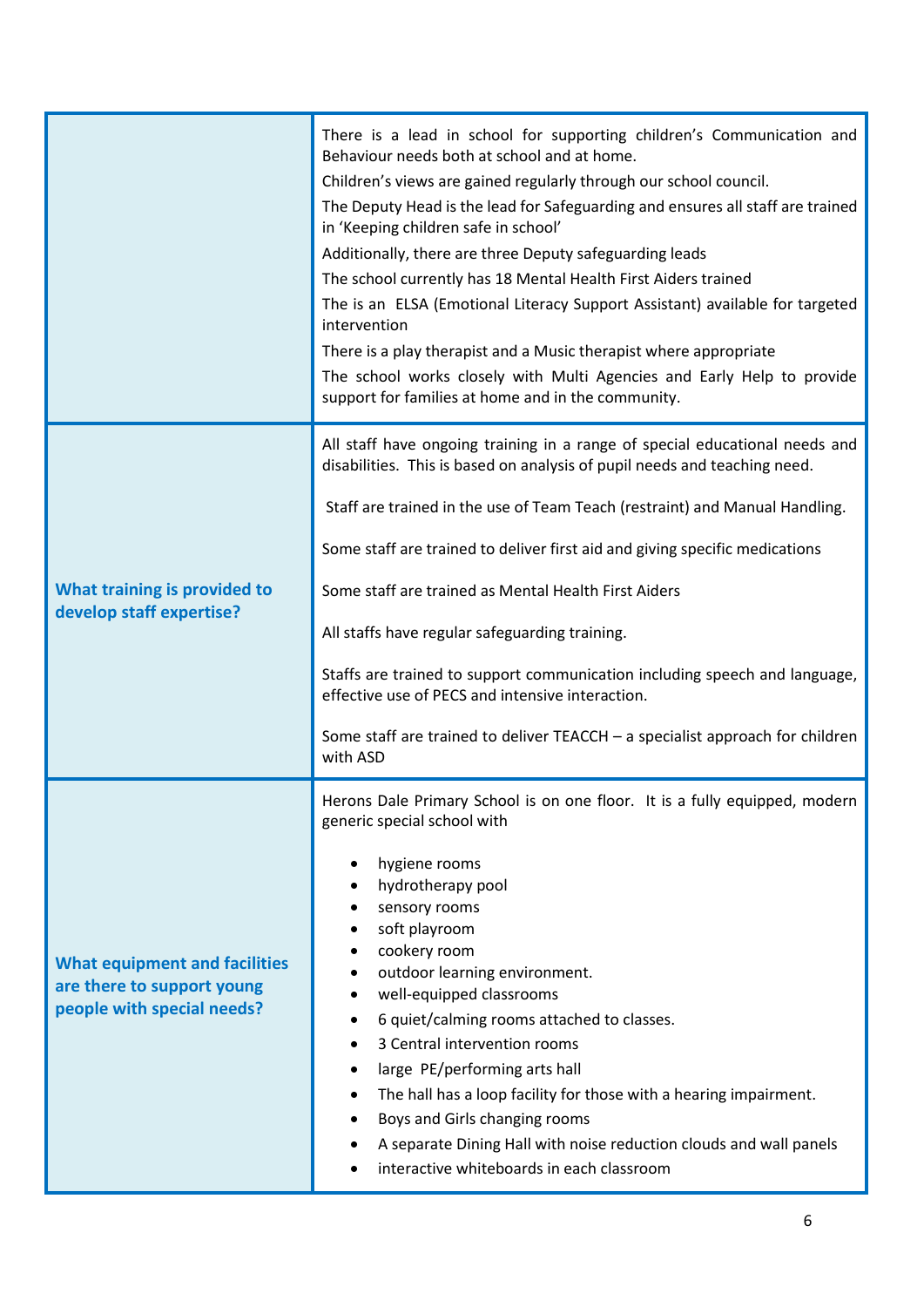|                                                                                        | Secure playgrounds for Reception/Key stage 1 & Key stage 2<br>Therapist area for Speech & Language Therapists, Physiotherapist and<br><b>Occupational Therapists</b><br>Medical Room for our school nurse<br>Library with outside reading area<br>$\bullet$<br>School Mini-bus to transport pupils on local outings, residential visits<br>etc.<br>There are disabled parking spaces in the car park<br>Some classrooms have overhead hoists and manual hoists are<br>available for other classes and activities.<br>The school is accessible to all.                                                                                                                                                                                                                                                                                                                                                                                                                                                                                                                                                                                                                                               |
|----------------------------------------------------------------------------------------|-----------------------------------------------------------------------------------------------------------------------------------------------------------------------------------------------------------------------------------------------------------------------------------------------------------------------------------------------------------------------------------------------------------------------------------------------------------------------------------------------------------------------------------------------------------------------------------------------------------------------------------------------------------------------------------------------------------------------------------------------------------------------------------------------------------------------------------------------------------------------------------------------------------------------------------------------------------------------------------------------------------------------------------------------------------------------------------------------------------------------------------------------------------------------------------------------------|
| How are families involved in<br>the education of their children?                       | At Herons Dale School - parents are fully included in the process of working<br>with their children.<br>This includes:<br>Initial visits to the school<br>Daily home/ book for information exchanges and key messages<br>$\bullet$<br>Sea Saw photographs of children working and communication<br>$\bullet$<br>Three parent/teacher meetings a year<br>One report at the end of the year<br>Termly PLPS that outline the intended outcomes<br>$\bullet$<br>Topic overview sheets that outline the curriculum coverage<br>$\bullet$<br>Suggested activities for supporting learning at home<br>$\bullet$<br>Annual Review meeting and report<br>$\bullet$<br>Coffee mornings<br>$\bullet$<br>Parental Representation on Governing Body<br>$\bullet$<br>Regular newsletter and text updates.<br>Phone calls<br>Emails<br><b>Parent Mail</b><br><b>Weekly Parent Support Group</b><br><b>Parents Questionnaire</b><br>At Herons Dale School we have a family liaison officer to promote and support<br>school and home communication<br>In addition to this Friends of Herons Dale School, a charitable organisation,<br>promotes our work and helps to raise funds to continually improve the school |
| How are young people<br>consulted about their views in<br>relation to their education? | All young people in our school are treated with dignity and respect. There is<br>full personalisation of the curriculum for each student in order that they can<br>access and experience success throughout their school life.<br>The School Council invites pupils to contribute to and decide on aspects of<br>school life relating to their needs.                                                                                                                                                                                                                                                                                                                                                                                                                                                                                                                                                                                                                                                                                                                                                                                                                                               |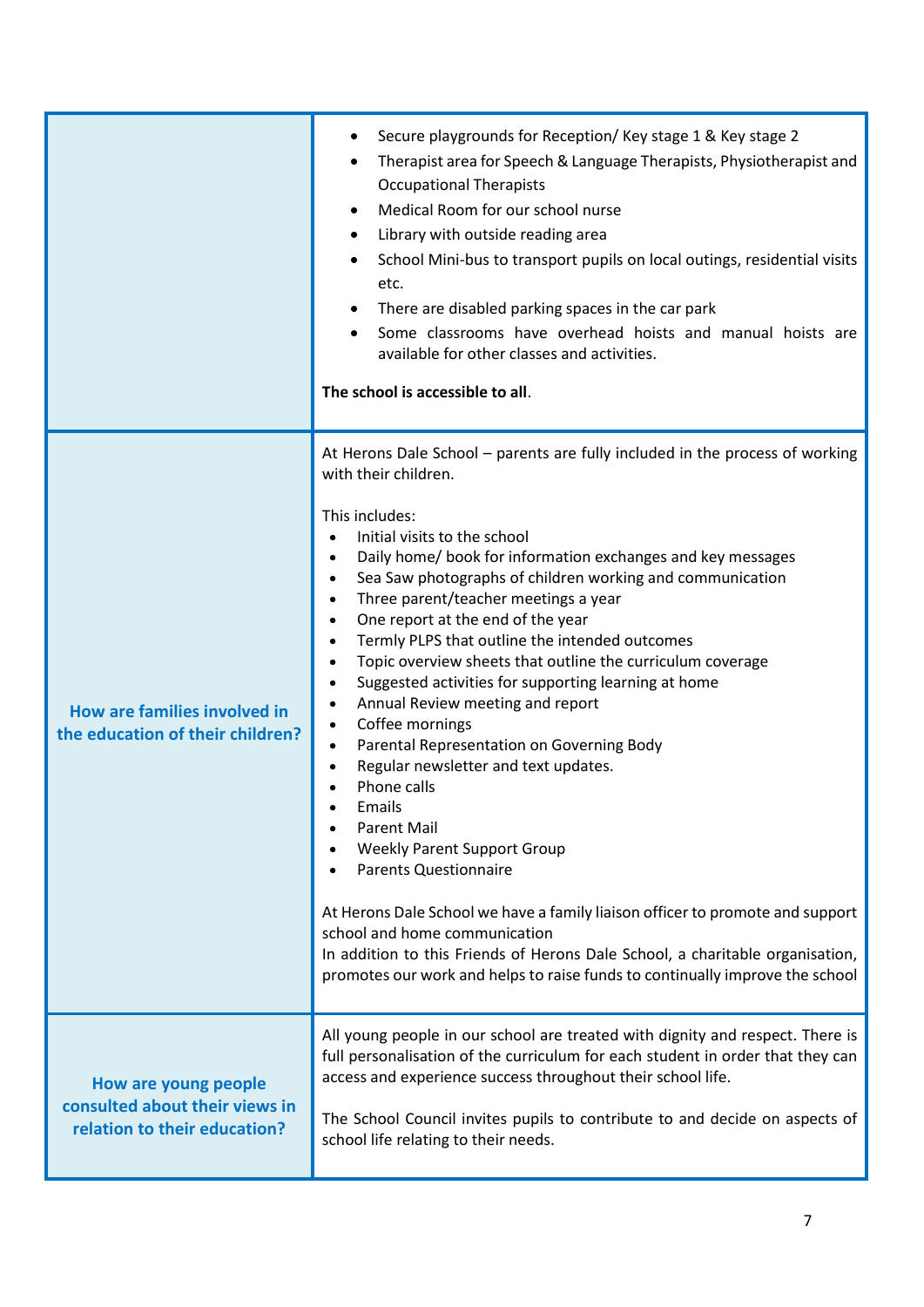|                                                                                                                        | The assessment and annual review process of statements of SEND and EHCPs<br>includes the choices and views of pupils.                                                                                                                                                                                                                                                                                                                                                                                                                                                                                                                                                                                                                                                                                                                                                                                                                                                                                                                                     |
|------------------------------------------------------------------------------------------------------------------------|-----------------------------------------------------------------------------------------------------------------------------------------------------------------------------------------------------------------------------------------------------------------------------------------------------------------------------------------------------------------------------------------------------------------------------------------------------------------------------------------------------------------------------------------------------------------------------------------------------------------------------------------------------------------------------------------------------------------------------------------------------------------------------------------------------------------------------------------------------------------------------------------------------------------------------------------------------------------------------------------------------------------------------------------------------------|
| What do I do if I have a concern<br>about the provision at Herons<br><b>Dale School?</b>                               | In the first instance we encourage you to contact your child's class teacher.<br>If you continue to have concerns, then please contact the Headteacher<br>In the unlikely event that your concerns are not resolved then please contact<br>the school Governors putting your concerns in writing<br>For further information please see our complaints policy on our website.                                                                                                                                                                                                                                                                                                                                                                                                                                                                                                                                                                                                                                                                              |
| What specialist services can be<br>accessed at Herons Dale<br>School?                                                  | The school receives advice from a range of health professionals in order to<br>meet needs. When required pupils are assessed by the appropriate<br>professional. We have a school nurse who works on our site, we hold multi-<br>disciplinary meetings termly to review students with the Speech and Language<br>Therapist, OT, School Doctor. CAMH and E.P.<br>In addition, a range of specialist services can be accessed where they are<br>written into the statement or EHCP.<br>If you wanted to discuss something about your child with a service, please<br>approach your child's class teacher in the first instance.                                                                                                                                                                                                                                                                                                                                                                                                                             |
| <b>What are the School's</b><br>arrangements for supporting<br>students in transferring<br>between schools and classes | All transitions are well planned for as pupils move from class to class and into<br>a new key stage. Information is passed on to the new class teacher in advance<br>and in most cases a planning meeting will take place with the new teacher.<br>All PLPs and health care plans are shared with the new teacher.<br>Pupils are supported in their transition from primary school to secondary<br>college.<br>A PATH meeting is held with parents to capture hopes and dreams and plan<br>towards them<br>Transition experiences in the form of taster visits and whole day transitions<br>are provided for pupils in their new setting. Children are encouraged to take<br>part in the Oak Grove College summer school. (The majority of our pupils<br>transfer to Oak Grove College).<br>Pupils joining Herons Dale Primary School in the Reception class are<br>introduced by the class teacher to areas of the school relevant to them.<br>A MAP meeting is held with parents to capture their journey to get to us and<br>plan for hopes and dreams |